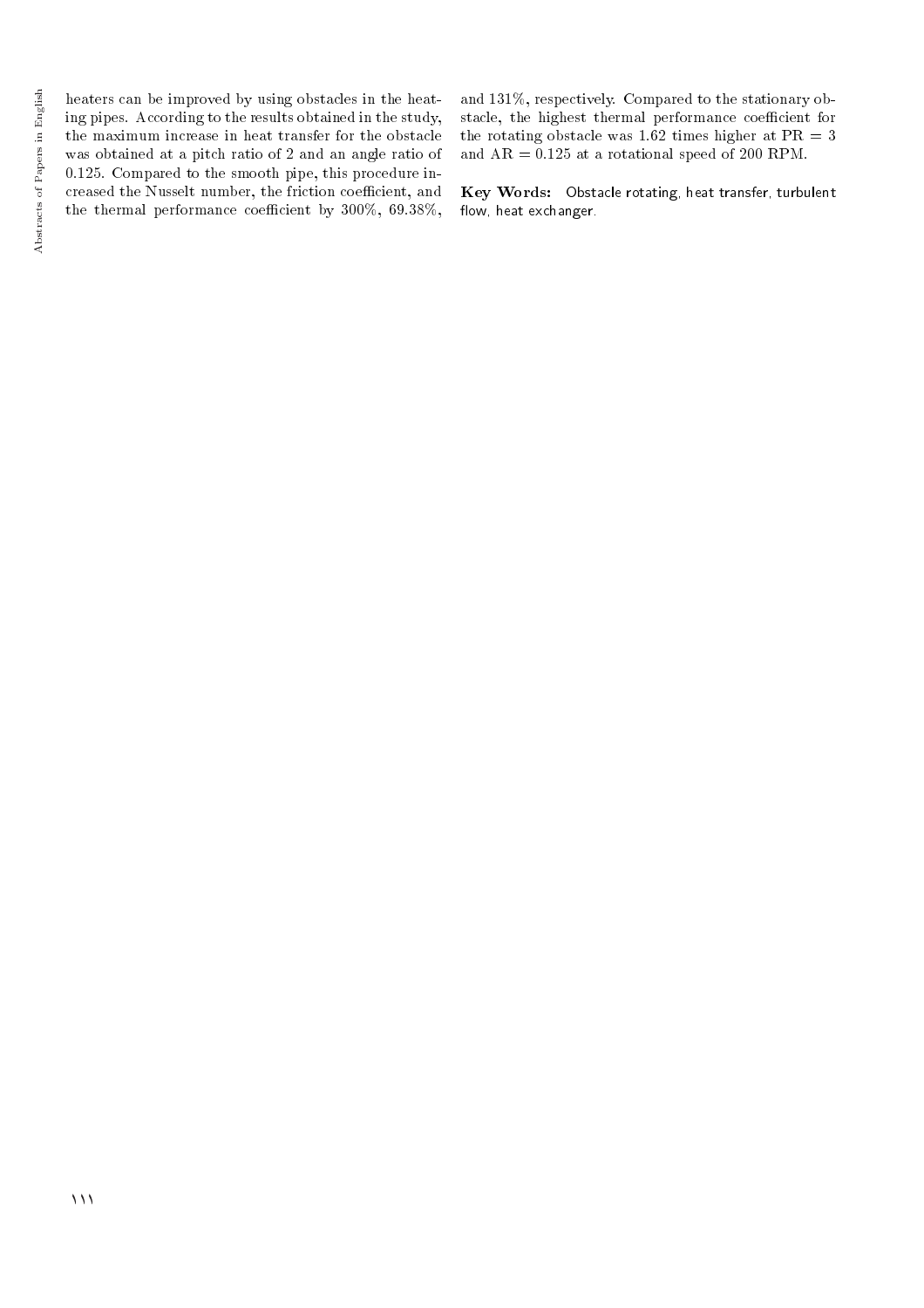Received 17 February 2020; received in revised form 7 June 2020; accepted 13 June 2020.

#### Abstract

The purpose of this study is to investigate the effect of microstructured surface of brass and its morphology change due to the deposition of nanofluids with hybrid base fluid in the pool boiling process on heat transfer characteristics. Pool boiling experiments were carried out with four groups of base fluid: pure deionized water, 70% water - 30% ethylene glycol, 50% water - 50% ethylene glycol, and 30% water-70% ethylene glycol. In addition, nanofluids are made of OH-based multiwall carbon nanotubes with base fluids listed in two volumetric percentages of 0.025% and 0.1%. To the combination of nano
uids used in all experiments was added Sodium Dodecyl Sulfate (SDS) as a homogenizer. In the hybrid fluid pool boiling experiments on the microstructured surface, with increasing ethylene glycol concentration, the critical heat flux and heat transfer coefficient decreased and the highest increase in these two parameters was related to deionized water boiling on the microstructured surface, which was 290.3% and 302.1% respectively, compared to the boiling of deionized water on the polished surface. In pool boiling experiments on the microstructured surface in the presence of nanofluids with hybrid base fluids, the critical heat flux and heat transfer coefficient increased with increasing nanofluid concentration and the highest increase in these two parameters was related to deionized water base nanofluid boiling at a volumetric concentration of 0.1%, which was 74.9% and 91.8%, respectively, compared to the boiling of deionized water on the microstructured surface. On the deposited microstructured surface by nanoparticles, most changes in critical heat flux and heat transfer coefficient were related to deionized water base nanofluid boiling at a volumetric concentration of 0.1%, which was increased by 18.98% and decreased by 48.6%, respectively, compared to the boiling of deionized water on the microstructured surface without deposition. In the all hybrid fluid pool boiling experiments, with an increase in the ethylene glycol concentration, critical heat flux and heat transfer coefficient decreased.

 $Key Words:$  Pool boiling, critical heat flux, microstructure, nanofluids with hybrid base fluids, nanoparticle deposition.

EXPERIMENTAL STUDY OF THE EFFECT OF OBSTACLE ROTATING INSIDE HEAT EXCHANGER TUBE ON HEAT TRANSFER AND FLOW CHARACTERISTICS

S.H. Banihashemi hadi banihashemi@yahoo.com Dept. of Mechanical Engineering Dezful Branch, Islamic Azad University M.R. Assari(corresponding author) assari@jsu.ac.ir Dept. of Mechanical Engineering Jundi- Shapur University of Technology, Dezful S.M. Javadi mohammad.javadi@qiet.ac.ir Dept. of Mechanical Engineering Quchan University of Technology S. Vahidifar svahidifar@tvu.ac.ir Dept. of Mechanical Engineering Shahid Montazeri Technical Faculty

Khorasan Razavi Branch, Technical and Vocational University DOI:10.24200/J40.2020.54968.1543

Sharif Mechanical Engineering Journal Volume 36, Issue 2, Page 97-108, Original Article

- c Sharif University of Technology
- Received 19 February 2020; received in revised form 4 July 2020; accepted 18 July 2020.

#### Abstract

Improving heat transfer in heat exchangers by utilizing different obstacles is of great interest. Moreover, the geometry presented in almost all studies so far has been based on fixed obstacles. Therefore, the current study experimentally evaluates the effects of disk rotation (rotating speeds of  $50$  to  $200$  RPM) at different angle ratios and different pitch ratios  $(1 \text{ and } 2)$  on the thermal performance coefficient of the pipe in the airwater heat exchanger with the Reynolds number ranging from 9000 to 26000, and the results are compared and reported. Placing obstacles in the path of the flow is one of the most common techniques for increasing passive heat transfer due to its advantages including easy manufacturing and low maintenance costs. On the other hand, excitation at the boundary layer affects the flow around it as well as the velocity distribution, momentum, and energy transfer. The geometry and location of the obstacle and how it plays an important role in the performance of the system. Various methods for increasing heat transfer in heat exchangers used in the industry as well as its processes to increase efficiency have been studied over the past years due to the importance of optimizing energy consumption and reducing damaging environmental impacts. The results of the current study can also be applied to the oil and gas industry. For instance, the thermal performance of city gas station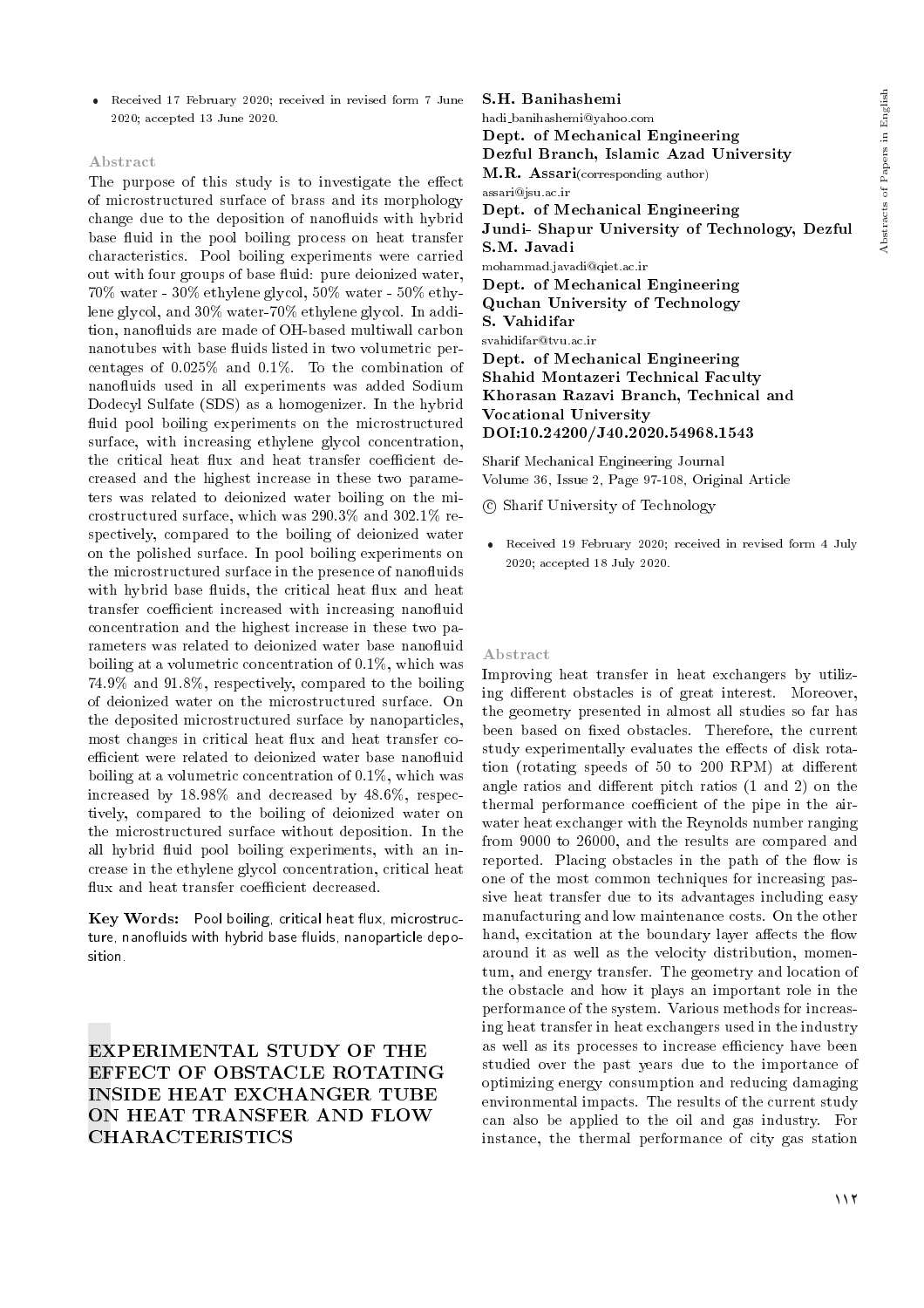Abstracts of Papers in English Abstracts of Papers in English have the better performance among all other methods. Using porous media as a new control method, improves power by about 1% in TSR 1.7. Considering the advantages in noise reduction, this new technique may be further investigated. In this paper also parametric study of each control methods have been performed. The change in power coefficient depends on both TSR and actuator intensity. Based on the numerical simulations it is recommended that a hybrid layout consisting active and passive flow control method applied over turbine blades.

Key Words: Vertical axis wind turbine, flow control. riblet, hole, suction, injection, porous media.

## STUDYING THE PARAMETERS AFFECTING THE PERFORMANCE OF THE PERISTALTIC PUMP AND DESIGNING A SAMPLE

#### M.S. Fathi

mfathi.751@gmail.com A. Hakkaki Fard(corresponding author)

#### ahakaki@sharif.edu Dept. of Mechanical Engineering Sharif University of Technology DOI:10.24200/J40.2020.55035.1544

Sharif Mechanical Engineering Journal Volume 36, Issue 2, Page 73-82, Original Article

c Sharif University of Technology

 Received 12 February 2020; received in revised form 26 June 2020; accepted 18 July 2020.

#### Abstract

In this paper, first, the general idea of the peristaltic movement is introduced. Peristaltic movement is basically the contraction and expansion of a wall or pipe to move a fluid. Then, the peristaltic pump and its applications and the history of its development are introduced. Peristaltic pumps have many applications in the industry. Then, the movement of the fluid in the pipe of a peristaltic pump is investigated. To this end, the governing equations of a peristaltic pump are introduced and the considered assumptions are presented. Then, the solution to the Navier - Stokes equations (in the steadystate condition) is obtained by simplifying the governing equations, considering the involved boundary conditions. The obtained results are non-dimensionalized.

Based on the obtained solution, the relationship of the parabolic radial velocity distribution inside the pump and the mass flow rate of the pump is determined. Then, based on the obtained solution, the tensile pressure of the pipe shell, the pressure applied to the wall by the pump roller, and the fluid pressure are obtained. Next, the relation between them is introduced by considering the equilibrium state between the forces applied to the tube shell. By considering the maximum fluid pressure of a sample pump, a peristaltic pump is designed for pumping water. Moreover, the flow and pressure diagrams and fluid velocity distributions at different tube compression positions of the designed pump are presented and discussed. As a result, the relationship among the pipe compression, the fluid pressure, and the tensile pressure of the pipe is well defined. Furthermore, the relationship between the flow rate of the pump and the speed of its rollers is presented. The linear relationship between the flow rate of the pump and the speed of its rollers is demonstrated and discussed. The volume of pumped fluid per minute is also calculated by determining the velocity of the rollers. The discharge flow from a pump (water fluid) with four rotating rollers is calculated about 0.1 liters per minute. In addition, a flow chart is presented to facilitate the procedures of designing peristaltic pumps.

Key Words: Peristaltic, tube compression, fluid velocity, flow rate, fluid pressure.

## EXPERIMENTAL STUDY OF THE EFFECT OF SURFACE TYPE ON THE POOL BOILING HEAT TRANSFER CHARACTERISTICS IN THE PRESENCE OF NANOFLUIDS WITH HYBRID BASE FLUID

#### A. Dallali

armindallali@gmail.com **M. Khayat**(corresponding author) mkhayat@srbiau.ac.ir M. Zareh m.zareh@srbiau.ac.ir Dept. of Mechanical Engineering

Science and Research Branch, Islamic Azad University DOI:10.24200/J40.2020.55240.1546

Sharif Mechanical Engineering Journal Volume 36, Issue 2, Page 83-95, Original Article

c Sharif University of Technology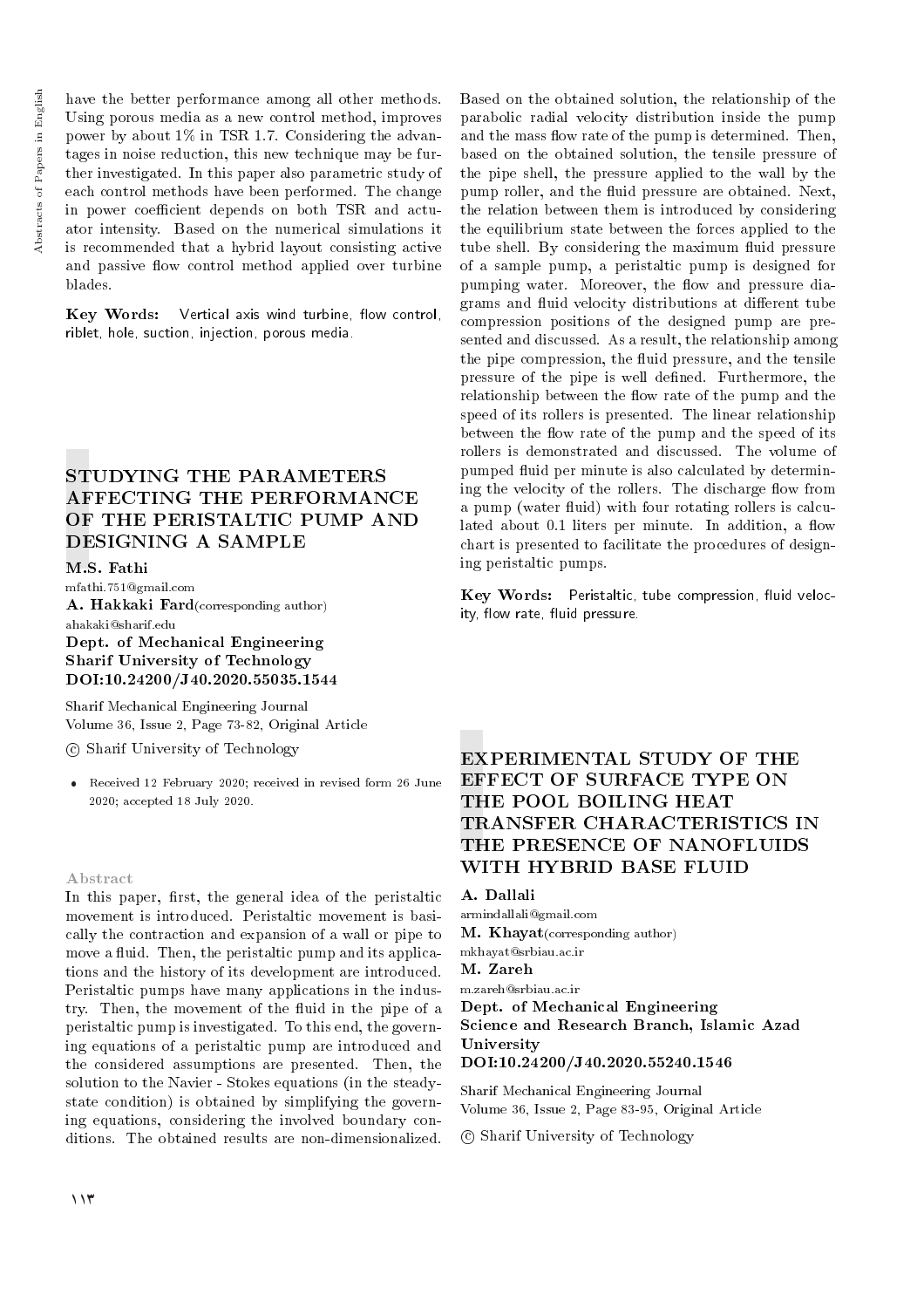#### M.R. Malayeri(corresponding author)

malayeri@shirazu.ac.ir

Dept. of Chemical and Petroleum Engineering Shiraz University DOI:10.24200/J40.2020.54456.1531

Sharif Mechanical Engineering Journal Volume 36, Issue 2, Page 51-60, Original Article

c Sharif University of Technology

 Received 22 December 2019; received in revised form 11 April 2020; accepted 2 June 2020.

#### Abstract

Concerns about emissions and desire for their reduction have resulted in changes in automotive engine combustion systems. New developed EGR systems require high temperature and high-performance compact heat exchangers as well as capability of operating in harsh environments. Foams offer a large surface area per unit volume as well as high material thermal conductivity which would promote fluid mixing, thereby improving the overall performance of the heat exchanger. More interestingly, it is demonstrated that the foams can be cleaned easily without relying on expensive cleaning techniques. These interesting characteristics, along with recent improvements in foam fabrication methods, have resulted in several research efforts on the use of foams in compact heat exchangers, especially new EGR systems. One of the principal challenges is the deposition of particulate matter mainly as a result of thermophoresis in non-isothermal systems. Accordingly, in the present study, to investigate the signicance of thermophoresis in open cellular metal foam, Two-Dimensional (2D) numerical simulations of a channel partially filled with aluminium foam as an EGR cooler were performed by ANSYS FLUENT 16.0 to solve local thermal nonequilibrium equation under clean conditions (maximum driving force of particle transport for thermophoresis mechanism). The attempted foam is made of aluminium and is embedded to the channel, meaning that the conduit is only filled with foam partially to compensate high pressure due to blockage. Thermo-hydraulic performance for a foam with density of 20 PPI is examined under different velocities and thermal gradients. The numerical results are compared with those of experiments. Under non-isothermal conditions, the numerical results confirmed that temperature gradient would be marginal for different thicknesses of aluminium foams because thermal equilibrium has been established, especially at foam and foam-free interface. Provided that maximum driving force for thermophoresis occurs at clean conditions, it is expected that this mechanism would have minimal impact at fouling conditions where particulate matter passes through the channel.

## DARRIEUS WIND TURBINE PERFORMANCE ENHANCEMENT USING VARIOUS FLOW CONTROL

TECHNIQUES AND COMPARISON

Key Words: Heat exchanger, metal foam, numerical

S. Karimian(corresponding author) karimian@modares.ac.ir M. Yadegari

simulation, thermophoresis, fouling.

mahdi.yadegari@modares.ac.ir

Dept. of Mechanical Engineering Tarbiat Modares University

Sh. Teymourpour

sh teymourpour@auto.iust.ac.ir

Dept. of Automotive Engineering Iran University of Science and Technology DOI:10.24200/J40.2020.55142.1545

Sharif Mechanical Engineering Journal Volume 36, Issue 2, Page 61-71, Original Article

c Sharif University of Technology

 Received 2 February 2020; received in revised form 11 May 2020; accepted 30 May 2020.

#### Abstract

In this paper performance of vertical-axial wind turbine has been studied based on 5 different flow control techniques. The active methods selected here are suction and blowing and the passive methods are composed of using riblet, cavity and porous media, which the latter one is a new method. The benchmark turbine selected here is Darrieus type and the performance parameter is considered as power coefficient of the turbine. The geometry, location and depth of the actuators are assumed to be approximately equal in different methods aiming the better comparison. Two-dimensional CFD and flow simulation was carried out in Star-ccm+ software. The governing equations are unsteady Navier-Stokes equations and turbulence model is selected k-03b5. The numerical result of the original wind turbine has been validated against experimental data. Then for each control method, numerical solution has been performed and being evaluated. The results show that the power coefficient or efficiency could be improved as much as the control method would reduce the wake region. The results also show that the blowing and suction control methods with about 6% improvement for TSR 1.7 and 2.64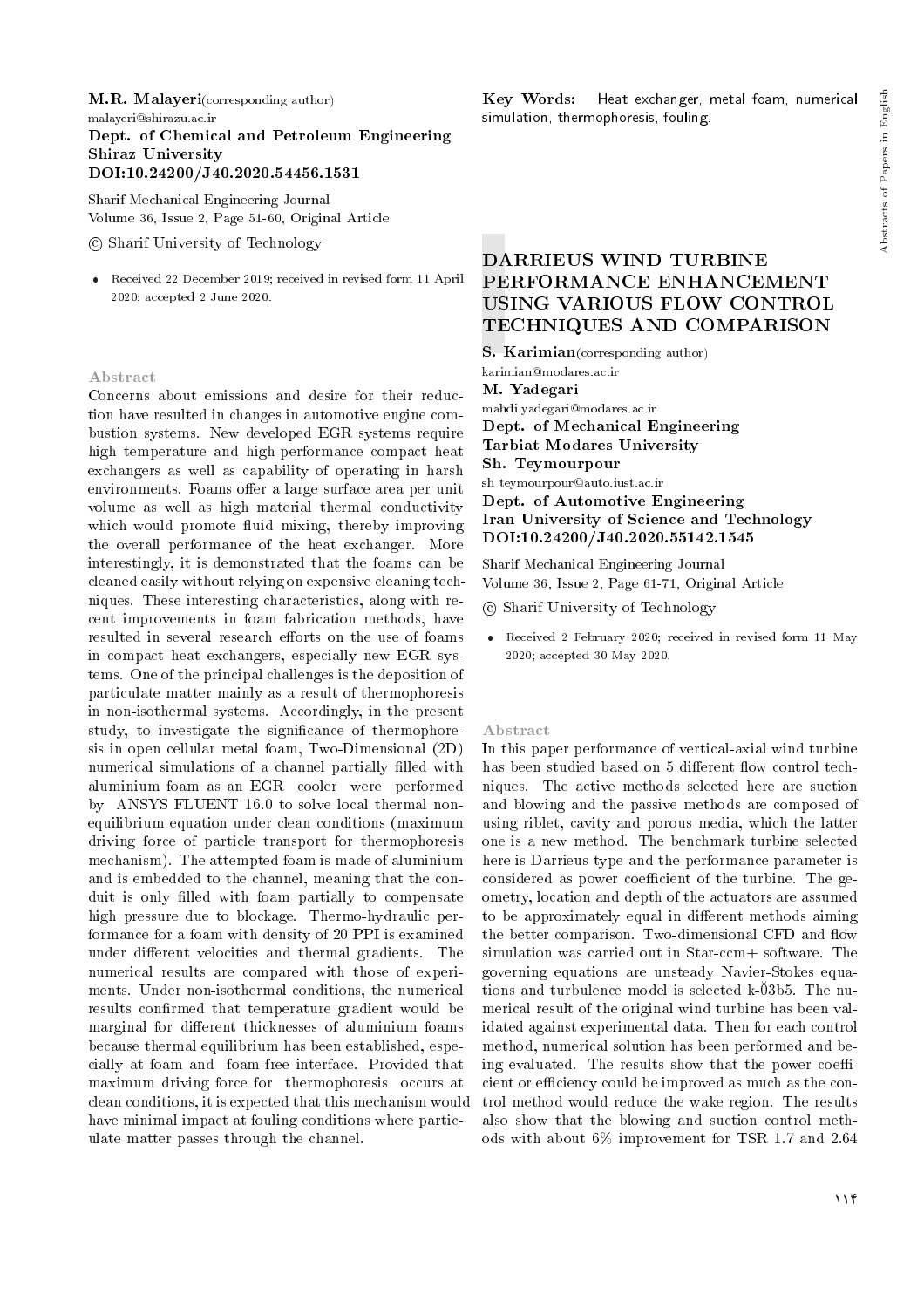programming with exact solution, taking into account time factor of \$ 6 and \$ 8 per hour. The results of the simultaneous allocation of aircraft and passenger ships indicate the use of ships at distances less than 300 km at a time factor of \$ 6 per hour and distances less than 200 km at a time factor of \$ 8 per hour; also, a comparison of the two optimization methods used for network design shows that the design of the tourism network by integer programming and the hub-and-spoke network design by the minimum spanning tree will be efficient

Key Words: Minimum spanning tree, air transport network, maritime transport network, combinational network, linear programming.

## INVESTIGATION OF NANO-CLAY PARTICLES ADDITION ON MICROSTRUCTURE, FRACTURE SURFACE, AND MECHANICAL PROPERTIES OF PISTON ALUMINUM ALLOY IN AUTOMOTIVE ENGINE

M. Azadi(corresponding author) m azadi@semnan.ac.ir

H. Bahmanabadi h.bahmanabadi1992@semnan.ac.ir J. Torkian jahangir.torkian@gmail.com Gh. Nosrat ghazaleegh 74@yahoo.com Dept. of Mechanical Engineering Semnan University DOI:10.24200/J40.2020.54945.1542

Sharif Mechanical Engineering Journal Volume 36, Issue 2, Page 41-49, Original Article

#### c Sharif University of Technology

 Received 12 December 2019; received in revised form 2 April 2020; accepted 2 June 2020.

Abstract

This research investigates the effect of the addition of nano-clay particles on the microstructure, fracture surface, and mechanical properties of the piston aluminum

alloy in the automotive engine. To this end, aluminum samples with and without nano-particles were cast in stir and gravity conditions, respectively. Then, these initial cylinders were machined to have standard samples for tensile testing. Uniaxial tensile experiments were carried out in the displacement-controlled condition at a displacement rate of 1 mm/min for both reinforced and unreinforced aluminum specimens. Microstructure observations by the optical microscopy showed that the size of silicon particles increased and the size of intermetallic phases decreased due to the addition of nano-clay particles into the aluminum matrix. In addition, according to the uniaxial tensile test, the yield stress, the ultimate tensile stress, and the elongation of samples, made of the base metal, were enhanced. However, the Young modulus of specimens of the base metal decreased due to the addition of nano-clay particles. The fracture surface by the field emission scanning electron microscopy indicated that the reinforcement of the base material by nano-clay particles increased the number of cracks and decreased the total length of cracks. The mapping analysis by the Energy-dispersive X-ray spectroscopy, which was obtained from the fracture surface of the samples, implied that the crack initiation and the propagation occurred at the area, where intermetallic phases were located. Then, the addition of nano-particles into the aluminum matrix had no significant effect on the initiation location and the propagation of micro-cracks. Further investigations into this topic were done on highcycle and low-cycle fatigue properties of both reinforced and unreinforced aluminum samples to find the effect of the addition of nano-particles to the aluminum matrix, which will be appeared in futures. Finally, it should be noted that the overall objective was to improve the aluminum alloy with nano-particles to have higher mechanical and fatigue properties in order to be used in high-performance engines. Key Words: Aluminum alloy, automotive engine piston, nano-clay particles, mechanical properties, microstruc-

ture, fracture surface.

## INVESTIGATION OF THERMOPHORESIS IMPACT ON FOAMED HEAT EXCHANGERS USING SIMULATION

M.H. Pourezaei pourrezaei1991@gmail.com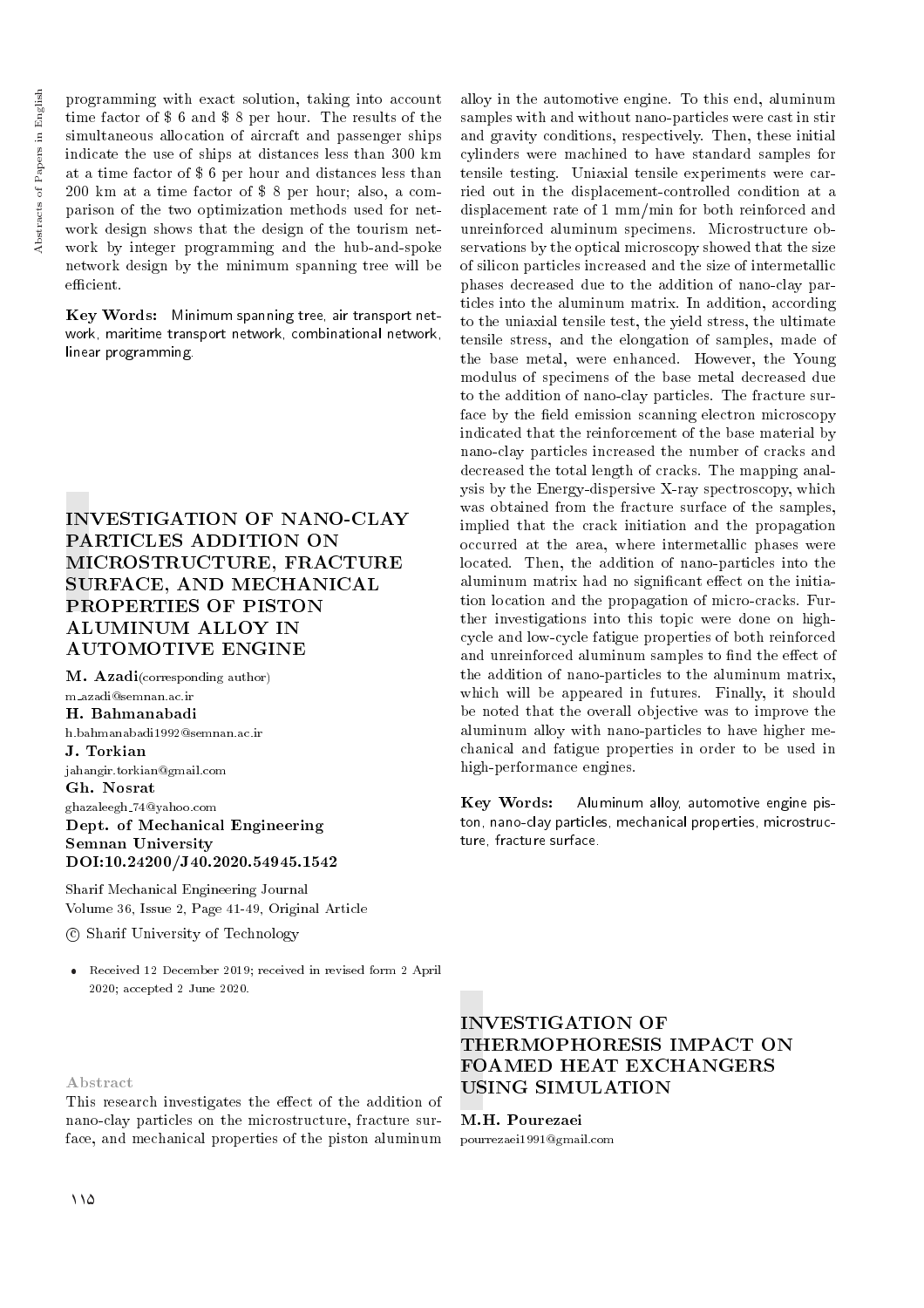#### c Sharif University of Technology

 Received 3 December 2019; received in revised form 6 May 2020; accepted 13 May 2020.

#### Abstract

The present study investigates the speed effect of rotational rotors on the performance of contra-rotating axial compressor and flow behavior. In the present study, a two-stage contra-rotating axial flow compressor with rotor-stator-rotor configuration is considered. The results are presented based on numerical viscous flow simulation in three dimensions by solving Navier-Stokes, continuity, and energy equations using Ansys CFX commercial software. Initially, to validate the results, the absolute and relative flow angle curves for each rotor in the radial direction were extracted using the present simulation and compared with the other investigations. To investigate the effect of different rotor speeds, five different speeds of the second rotor are considered. In the first and second cases, the second rotor speed is reduced by 20 to percent compared to the reference case (in the third case, the speeds of the first and second rotors are equal) and in the fourth and fifth cases, the speed of the second rotor is increased by to percent. The results show that increasing the second rotor speed in the fourth and fifth cases decreases the vortex flows, the blockage in the blade passage and consequently, decreases the flow entropy. The compressor performance curve shows a higher mass flow rate and pressure ratio. In contrast, decreasing the second rotor speed results in undesirable behavior in the flow structure even under design and choke conditions, leading to enhanced tip leakage flow and increased flow entropy which in turn decreases pressure ratio and mass flow rate as well. Results show that by reducing the revolution of the second rotor (in Cases I,II), the tip leakage flow is stronger, resulting in the interface of the main flow and tip clearance flow to upstream which creates vertical flows in design and chock conditions as well as stall condition. This occurrence causes an increase in the original losses and entropy in the compressor.

Key Words: Axial compressor, contra-rotating, numerical simulation, performance curve, rotating stall.

### OPTIMUM MIXED (MARITIME-AERIAL) ROUTE-PLANNING USING

## MINIMUM SPANNING TREE AND INTEGER PROGRAMMING

#### H. Moaddab

h.moaddab@ut.ac.ir Aerospace Engineering, Faculty of New Science and Technology University of Tehran S.M.B. Malaek malaek@sharif.edu Dept. of Aerospace Engineering Sharif University of Technology A.R. Kosari(corresponding author) kosari a@ut.ac.ir Aerospace Engineering, Faculty of New Science and Technology University of Tehran DOI:10.24200/J40.2020.54727.1538

Sharif Mechanical Engineering Journal Volume 36, Issue 2, Page 31-39, Original Article

c Sharif University of Technology

 Received 3 December 2019; received in revised form 12 March 2020; accepted 30 May 2020.

#### Abstract

Based on World Tourism Organization (WTO) statistics in recent 70 years, the number of tourists has increased from 25 million in 1950 to 1 billion and 235 million in 2016. Extending and developing the transport network is one of the main reasons for this growth. A more developed transport network can improve the tourism rate in country which in return can help the economic growth rate. Iran is considered a very rich country in terms of natural and historical tourism resources; moreover, it has a great potential to become one of the main tourism hubs in the region. Meanwhile, in some cities and places, tourism standards have improved; however, in the southern islands of Iran, despite eye-catching attractions, there has not been enough concerns about them and this issue can be improved by developing the current transport network and designing a new one. In this study, based on the systemsystem approach, the focus is to design and offer different maritime and air transport solutions between some of Iran's islands in Persian Gulf. In this regard, the research aims to minimize the total cost of a combinational trip consisting of both aerial as well as maritime routes. The devised methodology was applied to finding optimal connecting routes among Persian Gulf islands. The method exploits both Direct Operating Cost (DOC) as well as the value of \time factor". In this study, the final network optimization was performed using two methods of minimum spanning tree and integer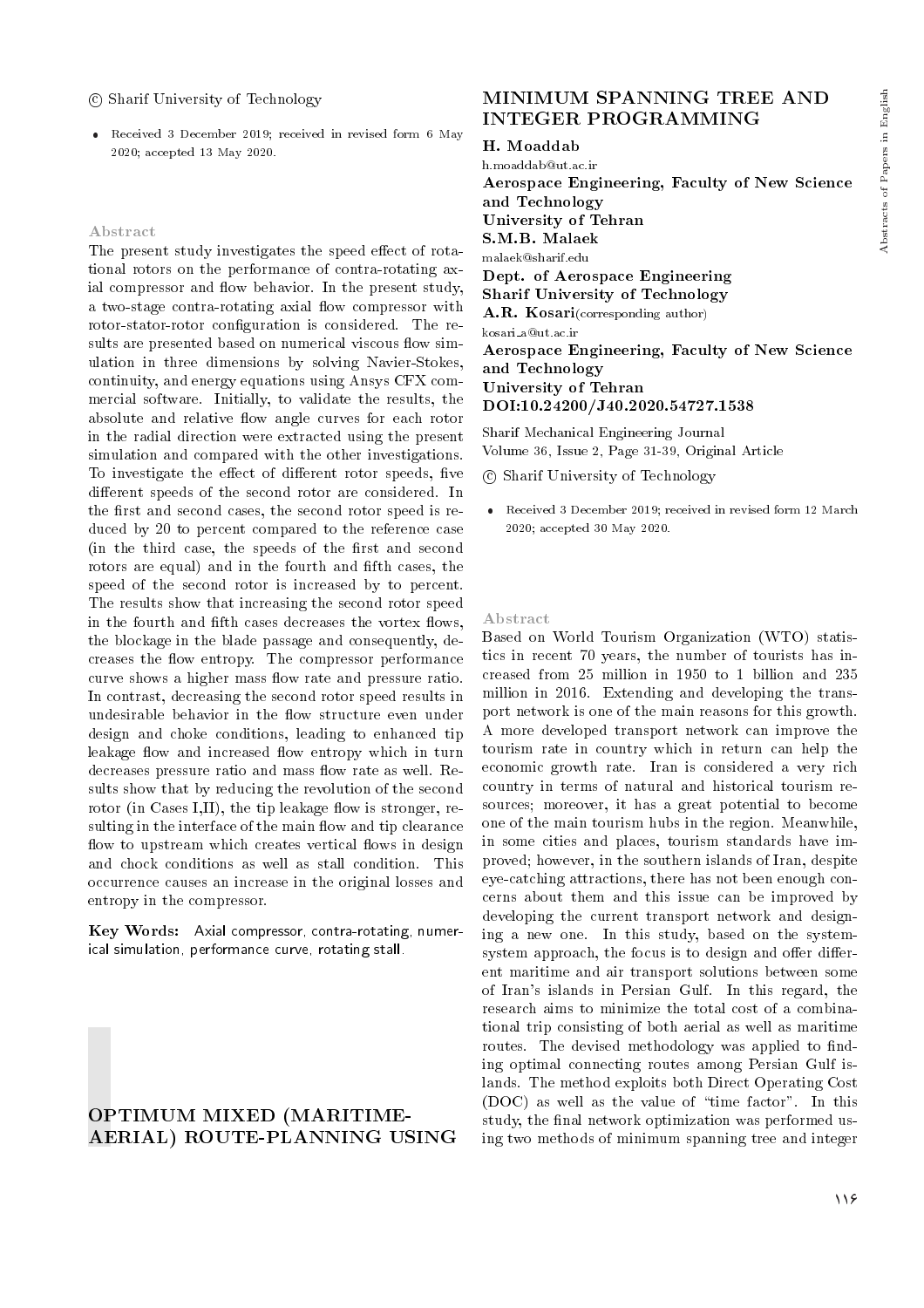effect of depth and length of cracks on the stress intensity factors will be detected by the results of XFEM. Using the results, the effects of various factors such as corrosion area characteristics, crack geometry including crack depth, crack length, and fluctuations in fluid working conditions including work pressure in fatigue crack growth were investigated. In the model  $61\%$ , the first mode of the stress intensity factor of the theoretical method with an error of 0.43% compared to the XFEM showed good agreement with the results of the theoretical methods and the XFEM in the field of fatigue crack growth.

Key Words: Pipeline, fatigue crack growth, XFEM, corrosion.

## FAILURE AND COMPUTATIONAL FLUID DYNAMICS ANALYSIS OF PLATEN SUPERHEATER TUBES IN A 320 MW POWER PLANT TO PROVIDE AN OPTIMAL LAYOUT **DESIGN**

A.A. Shami

aliakbarshami@gmail.com S.E. Mosavi Torshizi emoussavi@yahoo.com A. Jahangiri(corresponding author) a jahangiri@ymail.com Dept. of Mechanical Engineering Shahid Beheshti University DOI:10.24200/J40.2020.54621.1535

Sharif Mechanical Engineering Journal Volume 36, Issue 2, Page 13-19, Original Article

c Sharif University of Technology

 Received 16 November 2019; received in revised form 1 May 2020; accepted 8 June 2020.

#### Abstract

Boilers are one of the most important parts of the power plants. Superheater tubes have the main role in boilers and are subject to degradation because of many working conditions. According to the pressure and temperature of the working condition of the superheater tubes in boiler, failure is usually reported from the superheater tubes. Therefore, identifying the causes of this failure and its prevention is quite important. The reports on

the failure of platen superheaters in several similar boilers whose inlet and outlet header is the same for all tubes indicate that a particular part of the tubes is more vulnerable than the rest in tubes and the failures are concentrated there. Location of the most failures is at the end of the 135-degree bend of the platen superheater. Therefore, this case was investigated at a special 320 MW power plant where there were seven units. The objective of this investigation is to find the cause of the failure and solve the problem for working in a long time with safety. The preliminary examination showed that the damaged point in this group had a higher temperature than the other groups in the same position. To prove the existence of the higher temperature at these points, three methods were used: metallography, oxide layer thickness measurement, and CFD analysis and all the three methods confirm the results. In this paper, different solutions were introduced for the 320 MW power plant issue. Each of the solution methods is subject to certain advantages and disadvantage. Following the analysis, among the solution methods, one of them was selected as the best solution. Based on the method, some schemes were offered as suggested plans as an alternative to the platen superheater tubes. These schemes were validated in comparison to the power plant superheater. Then, the investigation focused on the geometry of schemes. In addition, all of the three schemes were analyzed by CFD method. Based on the analytical results, one of the schemes was chosen as an alternative plan to the platen superheater for the power plant.

Key Words: Failure analysis, platen superheater, oxide layer thickness, CFD analysis, metallography, thermal analysis,

## INVESTIGATION OF THE EFFECT OF SPEED VARIATIONS ON THE CONTRA-ROTATING AXIAL COMPRESSOR STAGES

S. Abbasi(corresponding author)

s abbasi@arakut.ac.ir M. Alizadeh

alizadehm59@gmail.com

#### Dept. of Mechanical Engineering Arak University of Technology DOI:10.24200/J40.2020.54868.1541

Sharif Mechanical Engineering Journal Volume 36, Issue 2, Page 21-30, Original Article